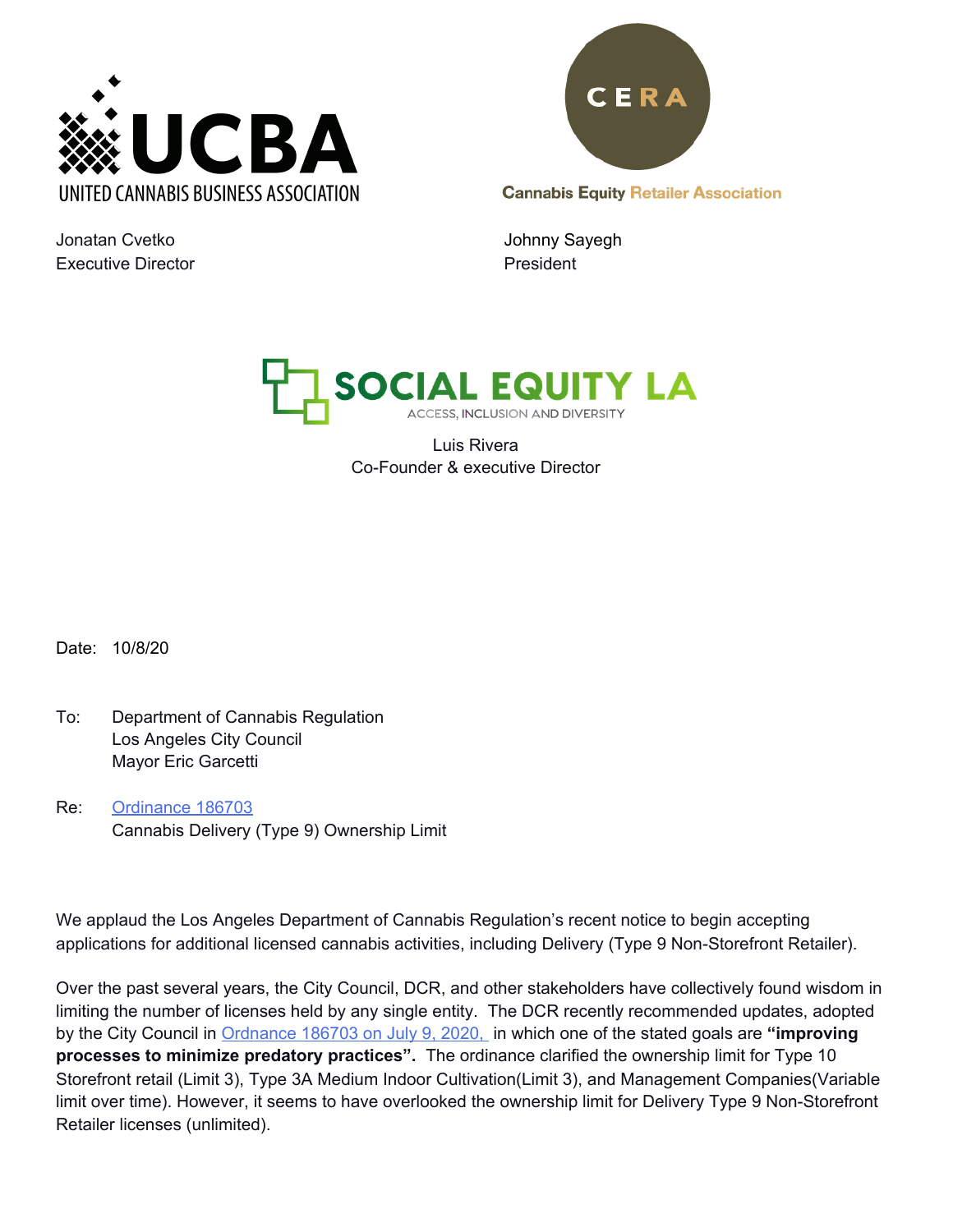Ownership Limits:

- 1. Promote equitable distribution of licenses, preventing monopolies
- 2. Promote the distribution of wealth amongst a larger population of licensees
- 3. Promote the viability of small business operators to compete fairly in the nascent industry
- 4. Prevent predatory practices

The City of Los Angeles has continually sought to promote the viability of the cannabis industry by protecting the unprecedented opportunity it can provide for small businesses by preventing them from being taken advantage of by larger players. We witnessed a very real example of this with the city's experience with MedMen, which influenced the concept of ownership limits.

By not placing a similar ownership limit on Type 9 Non-Storefront delivery licenses we are very concerned that similar predatory practices are incentivized. Without an ownership limit in place, there is a very real possibility of a well-funded organization seeking to establish a large footprint throughout the whole of the city creating a brand recognition that would be nearly impossible for the small business to compete against. You could easily compare this to how we have time and time again witnessed Walmart come into communities and decimate surrounding "Mom & Pop" shops. It is not unreasonable to imagine that a well-funded enterprise, as we saw with MedMen, would see value in having a large number of these licenses, which they could then use to promote their brand across the entire city in a fashion that a smaller delivery service would not have a chance at competing against. Similarly, Type 10 Store-front retailers (both equity and non-equity) who already have an ownership limit of 3 licenses would also not be able to fairly compete against the potential of a large, well-funded company whose focus would be on accumulating more than 3 licenses to promote its brand throughout the whole of the city.

With the announcement of the DCR to begin accepting applications October 20, 2020, we find it imperative that the City Council act expeditiously to amend the ordinance to place a similar ownership limit on Delivery Type 9 Non-Storefront licenses prior to the acceptance of applications for these licensed activities. Doing so prior to the acceptance of applications is more likely to mitigate any potential future challenges that may further delay the issuing of licenses.

We respectfully request that the City Council amend the ordinance to be consistent with other license type ownership limits and do so expeditiously in advance of the DCR accepting applications for the Delivery Type 9 activity on October 20, 2020. **If the change to the ordinance cannot be made in advance of the October** 20, 2020 opening we strongly urge the DCR to set a temporary policy of limiting the number of delivery licenses per owner until the City Council can fully deliberate the issue or delay the opening of the **application window until Council can address the issue.**

For reference, attached, you will find the excerpts from Ordinance 186703, which define the current ownership limits on the various other license types.

In a post COVID-19 world it is important that we promote opportunities for small businesses to be able to thrive in order for residents to provide for their families. We believe implementing an ownership limit upon Type 9 Non-Storefront delivery license in parity with Type 10 Storefront Retail (limit 3), Type 3A Medium Indoor Cultivation (limit 3), and Management Companies (Variable limit over time) promotes the viability of a vibrant cannabis industry with a multitude of participants. It is a responsible policy intended to meet the stated goal of "minimizing predatory practices" and allowing small businesses the opportunity to thrive.

Thank you for your consideration of this important matter.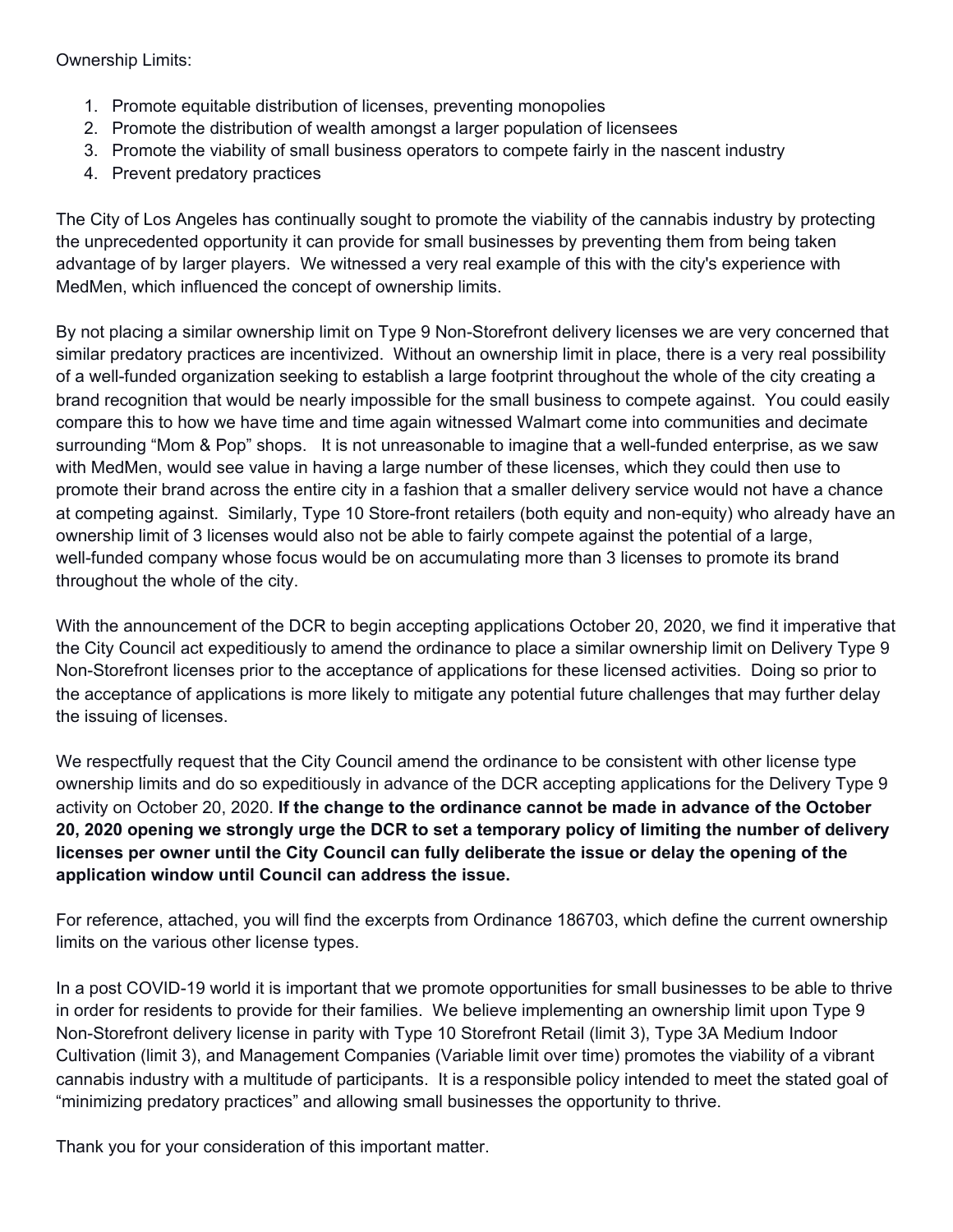## **Type 10 Storefront Retail**

*Sec. 2. Subdivision 2 of Subsection (a) of Section 104.02, Article 4, Chapter X of the Los Angeles Municipal Code is amended to read as follows:*

*2. A Person may not hold more than three Type 10 Licenses. A Person with an aggregate* ownership or profit-sharing interest of 20 percent or more in the Person applying for a License may not *hold more than three Type 10 Licenses, unless the interest is solely a security, lien, or encumbrance.*

## **Type 3A Medium Indoor Cultivation**

Sec. 3. Subdivision 5 of Subsection (a) of Section 104.02, Article 4, Chapter X of the Los Angeles Municipal *Code is amended to read as follows:*

*5. A Person shall not hold more than three Type 3A Medium - Indoor Cultivation Licenses or any combination of cultivation license types where the aggregate allowable cultivation area would exceed* 1.5 acres. A Person with an aggregate ownership or profit sharing interest of 20 percent or more in the *Person applying for a License may not hold more than three Type 3A Medium - Indoor Cultivation Licenses or any combination of cultivation license types where the aggregate allowable cultivation area would exceed 1.5 acres. This provision does not apply to applications submitted prior to the effective* date of this ordinance provided that any changes or modifications to the license do not exceed the total *allowable aggregate cultivation area or the number of allowable cultivation licenses held by a Person.*

## **Management Companies**

Sec. 31. Subsection (b) of Section 104.21, Article 4, Chapter X of the Los Angeles Municipal Code is deleted; Subsections (c), (d), (e), (f) and (g) are renumbered as Subsection (b), (c), (d), and (f) and amended to read as *follows:*

*(f) Every Management Company shall be subject to the following restrictions:*

*1. Through June 30, 2019, a Management Company shall not manage Commercial Cannabis Activity on behalf of more than three percent of the Licensees in the City engaged in the same type of Commercial Cannabis Activity;*

*2. From July 1, 2019, through June 30, 2020, a Management Company shall not manage Commercial Cannabis Activity on behalf of more than four percent of the Licenses in the City engaged in the same type of Commercial Cannabis Activity;*

*3. From July 1, 2020, through June 30, 2021, a Management Company shall not manage Commercial Cannabis Activity on behalf of more than five percent of the Licensees in the City engaged in the same type of Commercial Cannabis Activity;*